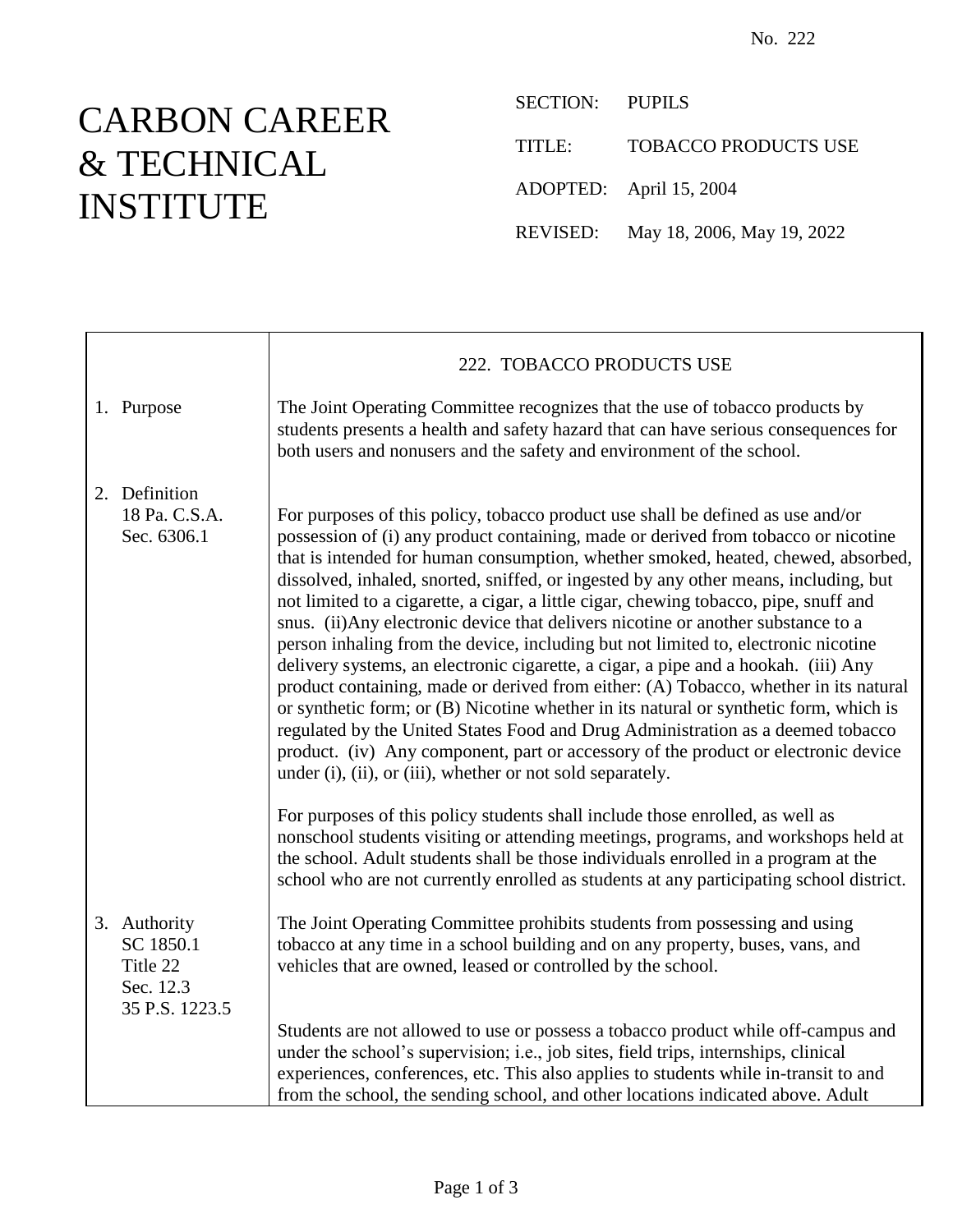|                                  |                                    | students taking coursework off-campus, but under auspices of the school, shall be<br>governed by the smoking/tobacco products policy of the appropriate agency or<br>governing body.                                                                                                                                 |
|----------------------------------|------------------------------------|----------------------------------------------------------------------------------------------------------------------------------------------------------------------------------------------------------------------------------------------------------------------------------------------------------------------|
|                                  | 18 Pa. C.S.A.<br>Sec. 6306.1       | The school may initiate prosecution of a student who possesses or uses tobacco in<br>violation of this policy.                                                                                                                                                                                                       |
|                                  | 4. Delegation of<br>Responsibility | The Administrative Director or designee shall annually notify students, parents/<br>guardians and staff about the school's tobacco products use policy by publishing<br>such policy in the student handbook, reviewing it during orientation meetings with<br>students, posted notices, and other efficient methods. |
|                                  |                                    | Adult students shall be oriented to this policy at the beginning of their training<br>period at the school.                                                                                                                                                                                                          |
|                                  |                                    | The Administrative Director or designee shall develop procedures to implement this<br>policy.                                                                                                                                                                                                                        |
|                                  | 5. Guidelines<br>SC 1303-A         | Penalties shall be applied as outlined in appropriate student discipline polices,<br>employee contracts, and state statue. Penalties shall follow progressive steps,<br>whenever applicable, including warnings, confiscation of tobacco products and<br>possible removal from school premises.                      |
|                                  |                                    | Incidents of possession, use and sale of tobacco in violation of this policy by any<br>person on school property shall be reported to the Office of Safe Schools on the<br>required form at least once each year.                                                                                                    |
|                                  | 18 Pa. C.S.A.<br>Sec. 6306.1       | A student convicted of possessing or using tobacco products in violation of this<br>policy may be fined up to \$50 plus court costs or admitted to alternative adjudication<br>in lieu of imposition of a fine.                                                                                                      |
| PA Code<br>Title 22<br>Sec. 12.3 |                                    |                                                                                                                                                                                                                                                                                                                      |
| 18 Pa. C.S.A.<br>Sec. 6306.1     |                                    |                                                                                                                                                                                                                                                                                                                      |
| School Code<br>1303-A, 1850.1    |                                    |                                                                                                                                                                                                                                                                                                                      |
| 35 P.S. 1223.5                   |                                    |                                                                                                                                                                                                                                                                                                                      |
| 20 U.S.C.<br>Sec. 7114           |                                    |                                                                                                                                                                                                                                                                                                                      |